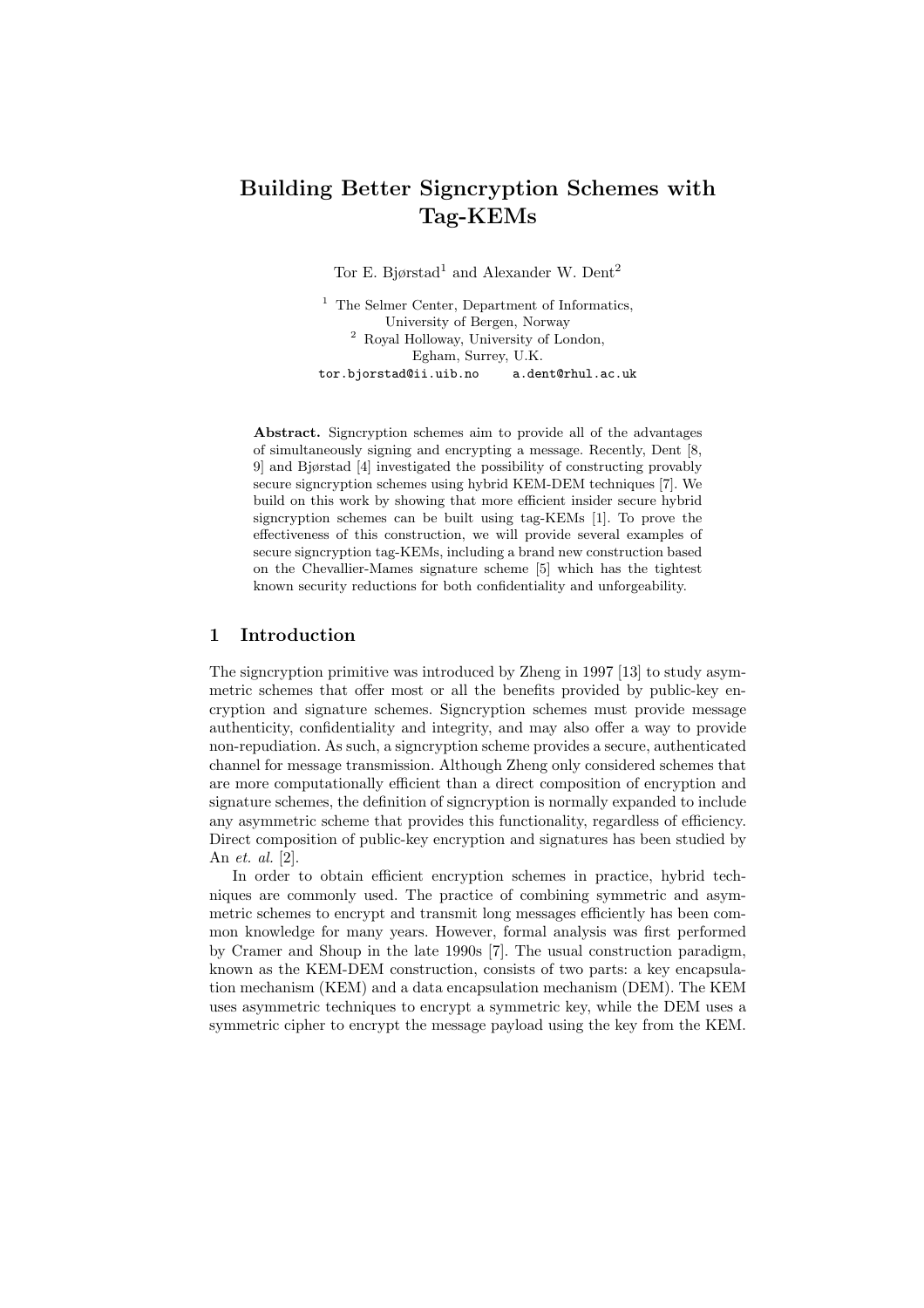The main benefit of the KEM-DEM construction paradigm is that the security of KEM and DEM may be analyzed separately.

The use of hybrid techniques to build signcryption schemes has been studied by Dent [8–10] and Bjørstad [4]. This has provided a useful perspective for analysis of those classes of signcryption schemes that use hybrid techniques. However, previous efforts have yielded complex verification-decryption (unsigncryption) algorithms, stemming from the need to verify a link between message, key and encapsulation. This article will examine a way to simplify the hybrid construction through use of tag-KEMs [1]. We show that adapting the tag-KEM  $+$  DEM construction to signcryption yields simpler scheme descriptions and better generic security reductions than previous efforts.

To demonstrate the usefulness of this new paradigm, we construct several signcryption schemes based on signcryption tag-KEMs. The first is a simple modification of Zheng's original signcryption scheme [13]. This scheme has become baseline standard for judging the efficiency and security of any new signcryption scheme or construction method. The second is a new signcryption scheme based on the Chevallier-Mames signature scheme [5]. As far as the authors are aware, this new signcryption scheme has the tightest known security bounds.

# 2 Preliminaries

#### 2.1 Signcryption

The signcryption primitive was introduced in 1997 by Zheng [13].

**Definition 1 (Signcryption).** A signcryption scheme  $SC = (Com, Key_S,$  $Key_B$ ,  $SC$ ,  $USC$ ) is defined as tuple of five algorithms.

- $-$  A probabilistic common parameter generation algorithm, Com. It takes as input a security parameter  $1^k$ , and returns all the global information I needed by users of the scheme, such as choice of groups or hash functions.
- $-$  A probabilistic sender key generation algorithm, Keys. It takes as input the global information I, and outputs a private/public keypair  $(s_k, p_k)$  that is used to send signcrypted messages.
- $-$  A probabilistic receiver key generation algorithm, Key<sub>R</sub>. It takes as input the global information I, and outputs a private/public keypair  $(s k_B, p k_B)$  that is used to receive signcrypted messages.
- $-$  A probabilistic signcryption algorithm SC. It takes as input the private key of the sender sks, the public key of the receiver  $pk_R$ , and a message m. It outputs a signcryptext  $\sigma$ .
- $A$  deterministic unsigncryption algorithm USC. It takes as input the public key of the sender  $pk_S$ , the private key of the receiver  $sk_R$ , and a signcryptext σ. It outputs either a message m or the unique error symbol  $\bot$ .

For a signcryption scheme to be sound, it is required that  $m = USC(pk<sub>S</sub>, sk<sub>R</sub>,$  $SC(sk_S, pk_R, m)$  for (almost) all fixed keypairs  $(sk_S, pk_S)$  and  $(sk_R, pk_R)$ .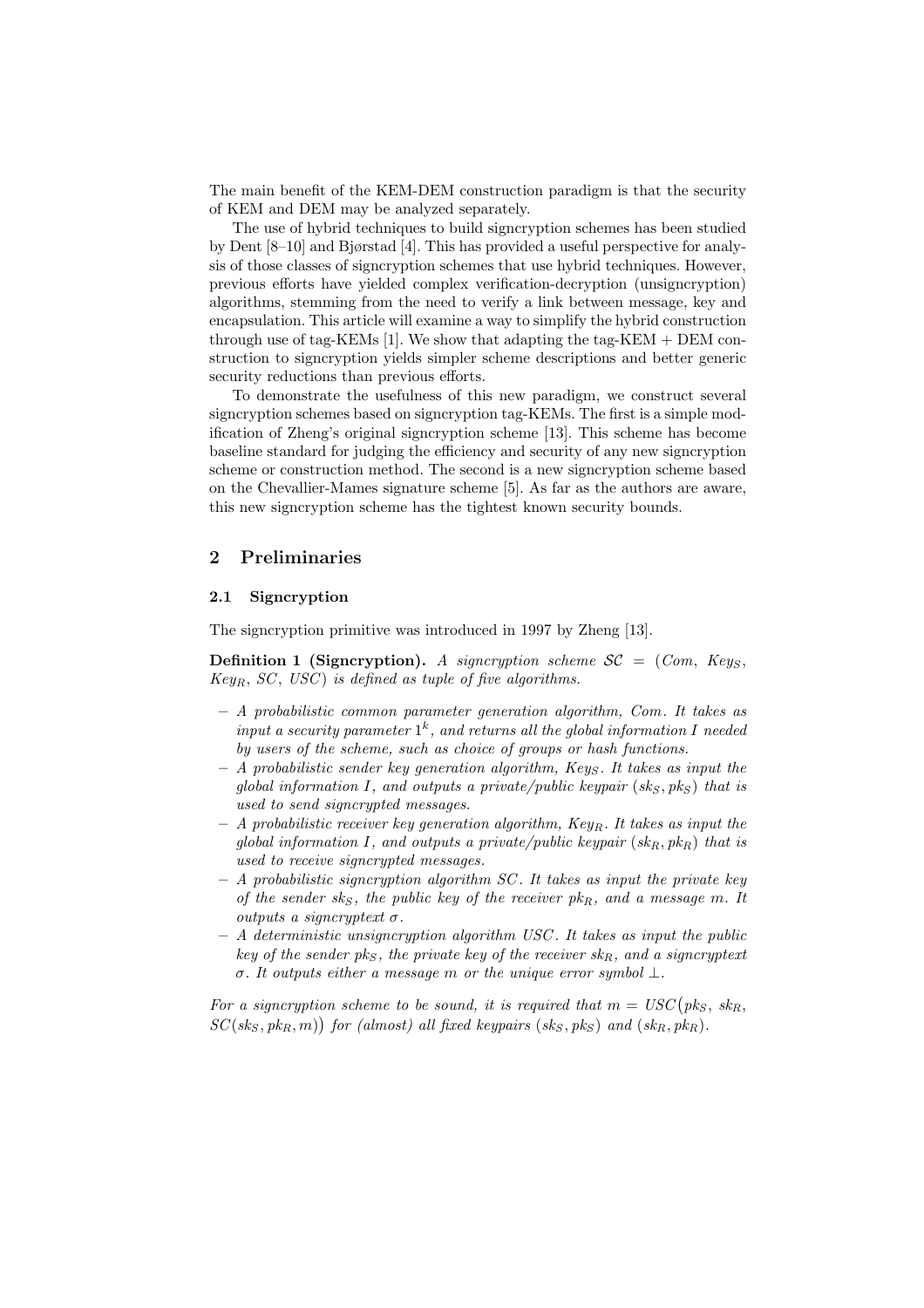For a signcryption scheme to be useful, it is necessary that it also satisfies welldefined notions of security corresponding to the design goals of confidentiality and authenticity/integrity. Formally, the probability of an adversary breaking the security of signcryption should be *negligible* as a function of the security parameter  $1^k$ .

**Definition 2** (Negligible Function). A function  $f : \mathbb{N} \to \mathbb{R}$  is negligible if, for every polynomial p, there exists a  $n_0 \in \mathbb{N}$  such that  $|f(n)| \leq 1/|p(n)|$  for all  $n > n_0$ .

Security models are commonly phrased in terms of games played between a hypothetical challenger and an adversary, who are both modelled as probabilistic Turing machines. The canonical notion of confidentiality for signcryption is that of indistinguishability of signcryptions (IND-CCA2). This is adapted directly from the corresponding security notion for encryption schemes: an adversary should not, even when given adaptive access to signcryption and unsigncryption oracles, be able to distinguish between the signcryption of two messages of his own choice. This security notion may be expressed by a game played between the challenger and a two-stage adversary  $A = (A_1, A_2)$ . For a given security parameter  $1^k$ , the game proceeds as follows:

- 1. The challenger generates a set of global parameters  $I = Com(1<sup>k</sup>)$ , a sender keypair  $(s k<sub>S</sub>, p k<sub>S</sub>) = Key<sub>S</sub>(I)$  and a receiver keypair  $(s k<sub>R</sub>, p k<sub>R</sub>) = Key<sub>R</sub>(I)$ .
- 2. The adversary runs  $A_1$  on the input  $(I, pk_S, pk_R)$ . During its execution,  $A_1$  is given access to signcryption and unsigncryption oracles. The signcryption oracle takes a message m as input, and returns  $SC(s k<sub>S</sub>, p k<sub>R</sub>, m)$ . The unsigncryption oracle takes a signcryptext  $\sigma$  as input, and returns  $USC(pk<sub>S</sub>, sk<sub>B</sub>, \sigma)$ .  $A<sub>1</sub>$  terminates by outputting two messages  $(m<sub>0</sub>, m<sub>1</sub>)$  of equal length, and some state information state.
- 3. The challenger computes a challenge signcryption by generating a random bit  $b \in \{0, 1\}$  and computing  $\sigma = SC(sk_S, pk_B, m_b)$ .
- 4. The adversary runs  $\mathcal{A}_2$  on the input (state,  $\sigma$ ). During its execution,  $\mathcal{A}_2$ has access to signcryption and unsigncryption oracles as above, with the restriction that the challenge signcryptext  $\sigma$  may not be asked to the unsigncryption oracle.  $A_2$  terminates by outputting a guess  $b'$  for the value of b.

The adversary wins the game whenever  $b = b'$ . The advantage of A is defined as  $|Pr[b = b'] - 1/2|$ .

With regards to the authenticity and integrity of signcryption, the notion of existential forgery (UF-CMA) is adapted from analysis of signature schemes. It is however necessary to distinguish between different types of such forgery. In an outsider-secure signcryption scheme, the adversary is given access to signcryption and unsigncryption oracles, and the public keys of the sender and receiver. For the stronger notion of *insider security*, the unsigncryption oracle is replaced by giving the adversary direct access to the receiver's private key. This article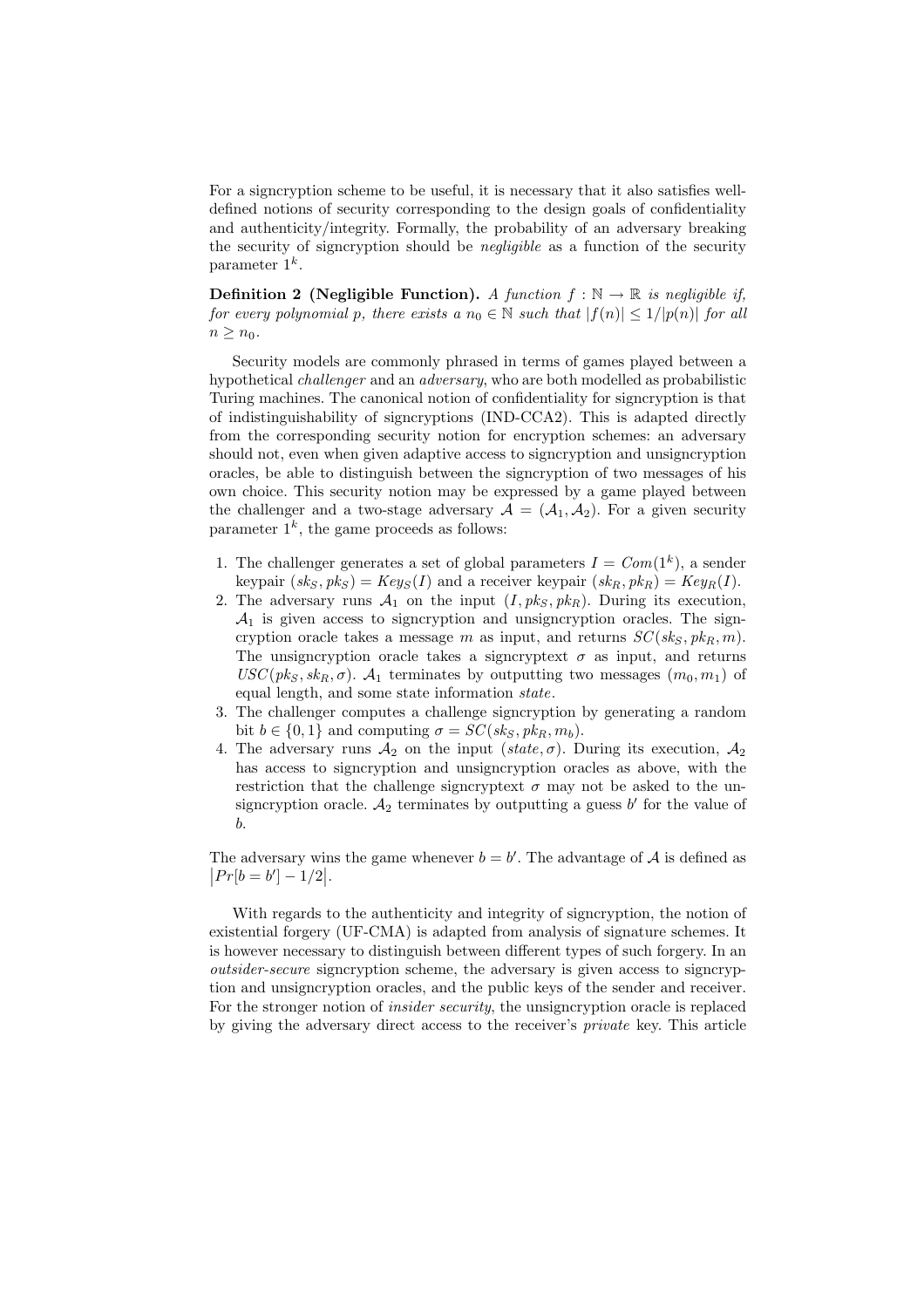will focus on insider-secure signcryption only. Efficient and secure hybrid signcryption scheme against outsider adversaries have been constructed by Dent [10]

It is also necessary to specify what it means for the adversary to win the security game. We use the notion of strong existential unforgeability (sUF-CMA). Here an adversary wins if it outputs a valid message/signcryption pair  $(m, \sigma)$  and the signcryption  $\sigma$  was not returned by the signcryption oracle when queried on the message m. Given a security parameter  $1^k$ , a game for the sUF-CMA insider security of a signcryption scheme proceeds as follows:

- 1. The challenger generates a set of global parameters  $I = Com(1<sup>k</sup>)$ , a sender keypair  $(s k<sub>S</sub>, p k<sub>S</sub>) = Key<sub>S</sub>(I)$  and a receiver keypair  $(s k<sub>B</sub>, p k<sub>B</sub>) = Key<sub>B</sub>(I)$ .
- 2. The adversary A is run on the input  $(I, pk_S, sk_R, pk_R)$ . During its execution,  $A$  is given access to a signcryption oracle, which takes a message  $m$  as input and returns  $SC(s k<sub>S</sub>, p k<sub>R</sub>, m)$ . A terminates by outputting a message m and a signcryptext  $\sigma$ .

The adversary wins the game if  $m = USC(pk_S, sk_R, \sigma)$  and the signcryption oracle never returned  $\sigma$  when queried on the message m. The advantage of A is defined as  $Pr[\mathcal{A}$  wins.

#### 2.2 Tag-KEMs

In the traditional KEM-DEM framework for hybrid encryption, the KEM uses public key methods to encrypt and transmit the symmetric key used by the DEM. Formally, a KEM consists of an asymmetric key generation algorithm that outputs a private/public keypair, an encapsulation algorithm that encrypts a random symmetric key using public-key techniques, and a decapsulation algorithm that uses the corresponding private key to decrypt said symmetric key from its encapsulation. This paradigm for building hybrid encryption schemes was extended in early 2005, when Abe *et. al.* [1] showed that one might build more efficient hybrid schemes by replacing the KEM with what they call a tag-KEM.

**Definition 3 (Tag-KEM).** A tag-KEM TKEM  $=(Gen, Sym, Encap, Decap)$ is defined as a tuple of four algorithms:

- $-$  A probabilistic key generation algorithm, Gen. It takes as input a security parameter  $1^k$ , and outputs a private key sk and a public key pk. The public key contains all specific choices used by the scheme, such as choice of groups.
- $-$  A probabilistic symmetric key generation algorithm, Sym. It takes as input a public key pk, and outputs a symmetric key  $K$  and some internal state information ω.
- $-$  A probabilistic encapsulation algorithm, Encap. It takes as input the state information  $\omega$  together with an arbitrary string  $\tau$ , which is called a tag, and outputs an encapsulation E.
- $A$  deterministic decapsulation algorithm, Decap. It takes a private key sk, an encapsulation E and a tag  $\tau$  as input, and outputs a symmetric key K.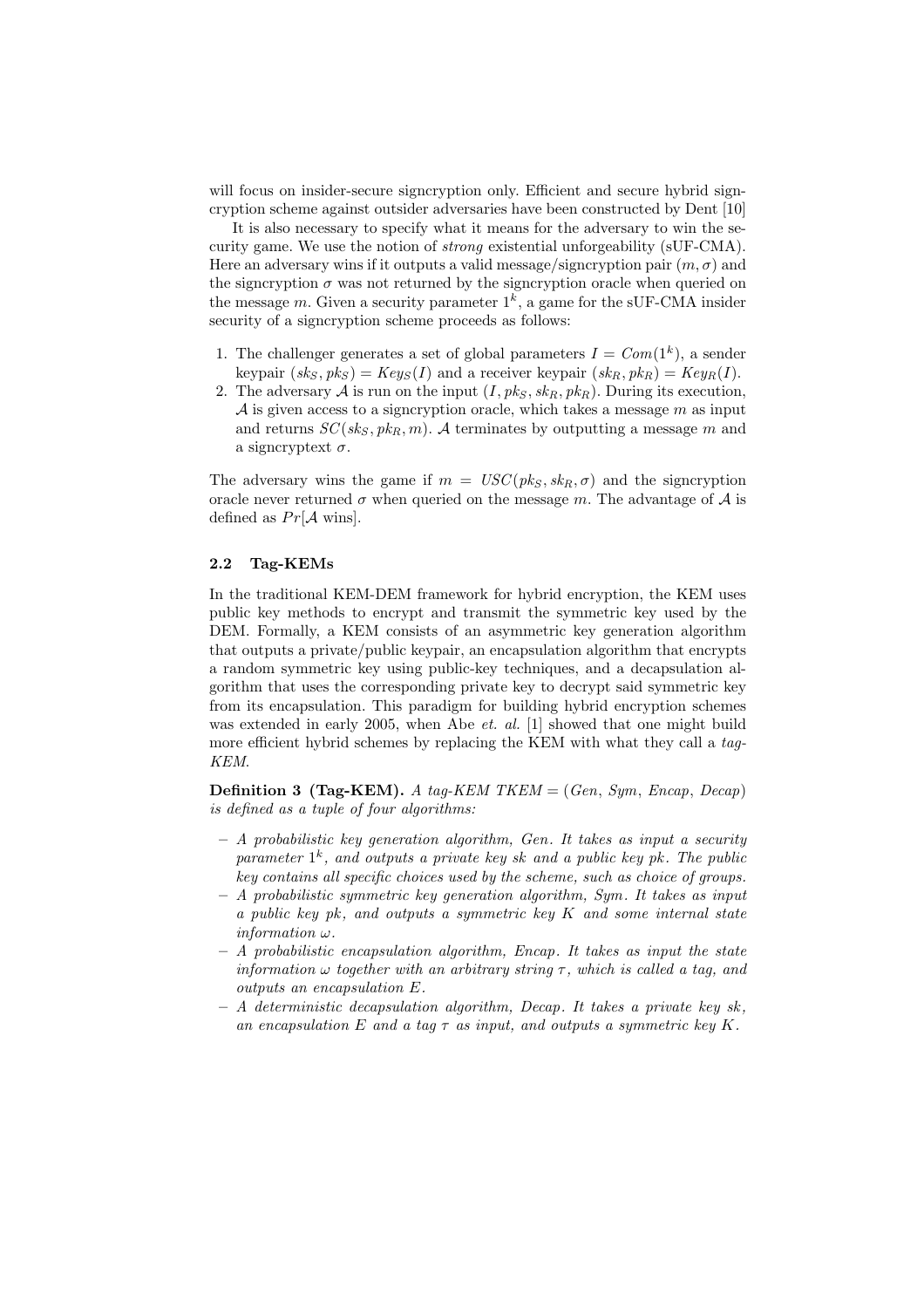For a tag-KEM to be sound, the decapsulation algorithm Decap must output the correct key K when run with a correctly formed encapsulation  $E$  of  $K$ , and the corresponding private key and tag.

Tag-KEMs as such may be viewed as a generalisation of regular KEMs: if the tag  $\tau$  is a fixed string, the *Sym* and *Encap* algorithms together make up the encapsulation algorithm of the traditional model.

**Definition 4 (DEM).** A data encapsulation mechanism  $DEM = (Enc, Dec)$ is defined as a pair of algorithms:

- $-$  A symmetric encryption algorithm Enc, that takes a symmetric key  $K \in \mathcal{K}$ and a message m as input, and returns a ciphertext  $C = Enc_K(m)$ . The set  $K$  is called the keyspace of the DEM.
- A symmetric decryption algorithm Dec, that takes a symmetric key  $K \in \mathcal{K}$ and a ciphertext c as input, and returns a message  $m = Dec_K(C)$ .

For soundness, the encryption and decryption algorithms should be each other's inverses under a fixed key K. Notationally,  $m = Dec_K(Enc_K(m)).$ 

For the purposes of this paper, it is only required that DEMs are secure with respect to indistinguishability against *passive* attackers (IND-PA). Formally, this security notion is captured by the following game, played between a challenger and a two-stage adversary  $\mathcal{A} = (\mathcal{A}_1, \mathcal{A}_2)$ :

- 1. The challenger generates a random symmetric  $K \in \mathcal{K}$ .
- 2. The adversary runs  $A_1$  with the security parameter  $1^k$  as input.  $A_1$  terminates by outputting two equal length messages  $m_0$  and  $m_1$ , as well as some state information state.
- 3. The challenger generates a random bit  $b \in \{0, 1\}$  and computes the challenge ciphertext  $C = Enc_K(m_b)$ .
- 4. The adversary runs  $A_2$  on the input (state, C).  $A_2$  terminates by returning a guess  $b'$  for the value of  $b$ .

The adversary wins the game whenever  $b = b'$ . The advantage of A is defined as  $|Pr[b = b'] - 1/2|$ .

A tag-KEM may be combined with a DEM to form a hybrid encryption scheme in a similar way as a regular KEM. However, in [1] this is done in a novel manner, by using the ciphertext output by the DEM as the tag. The explicit construction is shown in Figure 1.

The main result of Abe *et. al.* [1] is that the construction of Figure 1 is IND-CCA2 secure, provided that the DEM is secure against passive attackers (IND-PA), and it is not possible for an adversary, given a pair  $(E, K)$ , to determine whether K is the key encapsulated by  $E$ , or a random key of the correct length. This contrasts with the traditional KEM-DEM construction, in which the DEM is required to be secure against an active attack for the resulting hybrid encryption scheme to be IND-CCA2.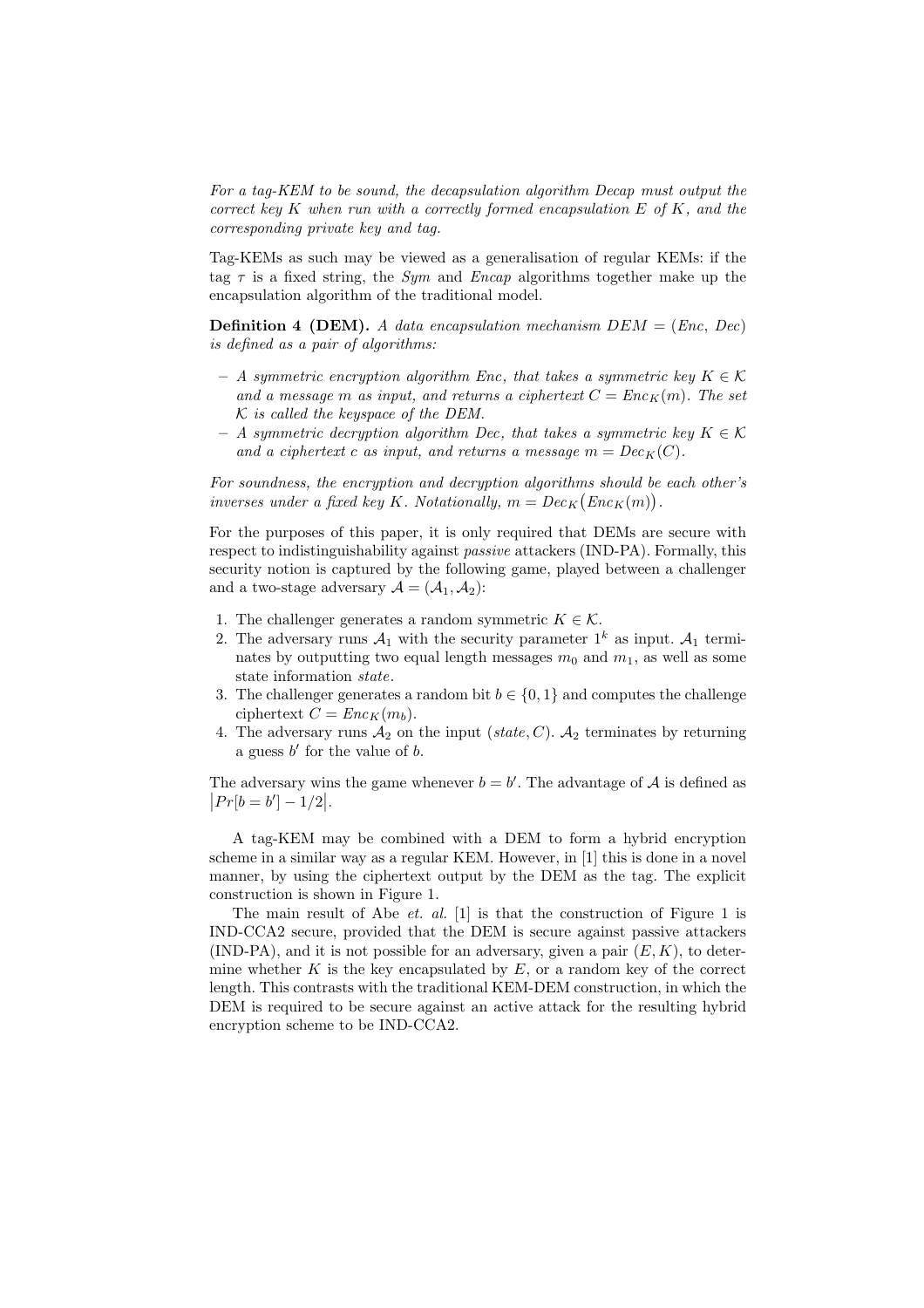| $Encr(pk, m)$ :                                | $Decr(sk, \sigma)$ :                                                                |
|------------------------------------------------|-------------------------------------------------------------------------------------|
| $(K,\omega) \stackrel{R}{\leftarrow} Sym(pk).$ | $(E, C) \leftarrow \sigma.$                                                         |
| $C \leftarrow Enc_K(m)$ .                      | $K \leftarrow Decap(sk, E, C).$                                                     |
| $E \stackrel{R}{\leftarrow} Encap(\omega, C).$ | $m \leftarrow Dec_K(C).$                                                            |
| $\sigma \leftarrow (E, C).$                    | Return $m$ .                                                                        |
| Return $\sigma$ .                              | $Key(1k)$ :<br>$(sk, pk) \stackrel{R}{\leftarrow} Key(1^k).$<br>Return $(sk, pk)$ . |

Fig. 1: Construction of asymmetric encryption scheme from a tag-KEM and DEM.

# 3 Signcryption Tag-KEMs

#### 3.1 Basic Definition

We define Signcryption Tag-KEMs (SCTK) by direct analogy to the previous definition of tag-KEMs for encryption.

Definition 5 (Signcryption Tag-KEM). A signcryption tag-KEM  $SCTK =$ (Com, Keys, Key<sub>R</sub>, Sym, Encap, Decap) is defined as a tuple of six algorithms.

- $A$  probabilistic common parameter generation algorithm, Com. It takes as input a security parameter  $1^k$ , and returns all the global information I needed by users of the scheme, such as choice of groups or hash functions.
- $-$  A probabilistic sender key generation algorithm, Keys. It takes as input the global information I, and outputs a private/public keypair  $(s_k, p_k)$  that is used to send signcrypted messages.
- $A$  probabilistic receiver key generation algorithm,  $Key_R$ . It takes as input the global information I, and outputs a private/public keypair  $(s_{kR}, p_{kR})$  that is used to receive signcrypted messages.
- $-$  A probabilistic symmetric key generation algorithm, Sym. It takes as input the private key of the sender sks and the public key of the receiver  $pk_R$ , and outputs a symmetric key K together with internal state information  $\omega$ .
- $A$  probabilistic key encapsulation algorithm, Encap. It takes as input the state information  $\omega$  and an arbitrary tag  $\tau$ , and returns an encapsulation E.
- $-$  A deterministic decapsulation/verification algorithm, Decap. It takes as input the sender's public key pks, the receiver's private key sk<sub>R</sub>, an encapsulation E and a tag  $\tau$ . The algorithm returns either a symmetric key K or the unique error symbol  $\perp$ .

For the SCTK to be sound, the decapsulation/verification algorithm must return the correct key  $K$  whenever the encapsulation  $E$  is correctly formed and the corresponding keys and tag are supplied.

The basic idea behind a signcryption tag-KEM is that the key encapsulation algorithm provides what amounts to a signature on the tag  $\tau$ . Signcryption tag-KEMs may thus be combined with regular DEMs to form a hybrid signcryption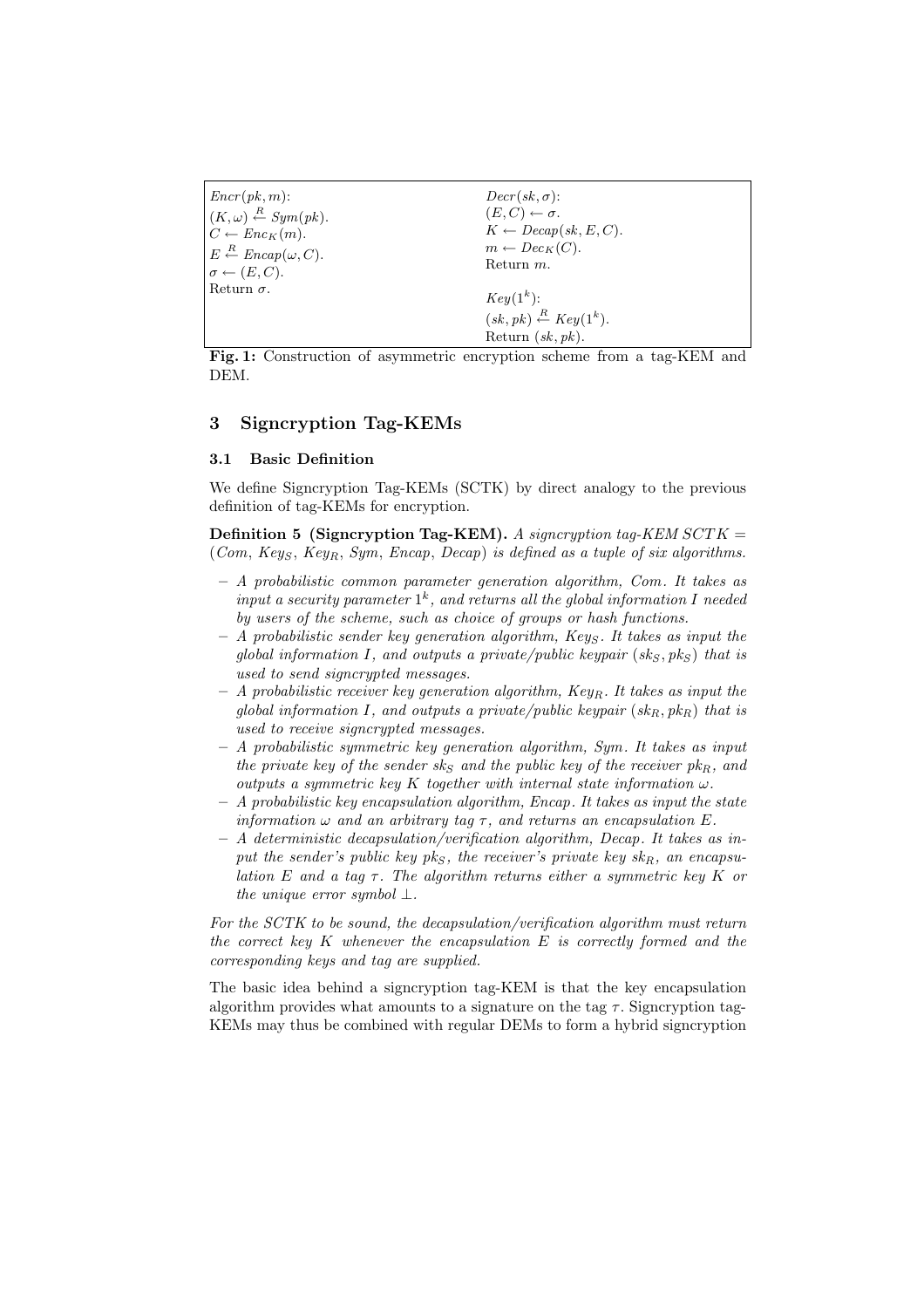scheme as shown in Figure 2, using the SCTK to provide a signature on the symmetric ciphertext  $c$  and encapsulate the symmetric key  $K$ .

| $Com(1^k)$ :                                      | $SC(s kS, p kR, m)$ :                                               |
|---------------------------------------------------|---------------------------------------------------------------------|
| $I \stackrel{R}{\leftarrow} Com(1^k)$ .           | $(K, \omega) \stackrel{R}{\leftarrow} Sym({\rm sk}_S, {\rm pk}_R).$ |
| Return $I$ .                                      | $C \leftarrow Enc_K(m)$ .                                           |
|                                                   | $E \stackrel{R}{\leftarrow} Encap(\omega, C).$                      |
| $Key_S(I)$ :                                      | $\sigma \leftarrow (E, C).$                                         |
| $(skS, pkS) \stackrel{R}{\leftarrow} Key_S(I).$   | Return $\sigma$ .                                                   |
| Return $(sk_S, pk_S)$ .                           |                                                                     |
|                                                   | $USC(pk_S, sk_B, \sigma)$ :                                         |
| $Key_R(I)$ :                                      | $(E, C) \leftarrow \sigma.$                                         |
| $(sk_R, pk_R) \stackrel{R}{\leftarrow} Key_R(I).$ | If $\bot \leftarrow \text{Decap}(p k_S, s k_R, E, C)$ :             |
| Return $(\,sk_R, \,pk_R\,)$ .                     | Return $\perp$ and terminate.                                       |
|                                                   | Else $K \leftarrow Decap(pk_S, sk_B, E, C)$ .                       |
|                                                   | $m \leftarrow Dec_K(C).$                                            |
|                                                   | Return $m$ .                                                        |

Fig. 2: Construction of hybrid signcryption scheme from SCTK and DEM.

Previous discussion of hybrid signcryption schemes have discussed efficient hybrid signcryption as a variant of the "Encrypt-and-Sign" [2] paradigm. A straightforward approach is to encrypt the message to be sent with a symmetric cipher, while combining the features of key encapsulation and digital signatures into one efficient operation  $[8, 9, 4]$ . Using signcryption tag-KEMs in the construction yields something more akin to a "Encrypt-then-Sign" based scheme, since the signature is made on the ciphertext "tag".

Another feature of the signcryption tag-KEM construction is that it automatically supports the sending of associated data with a message. In particular, one may submit a tag  $\tau = (C, l)$  to the encapsulation algorithm, consisting of the ciphertext  $C$  as well as a label  $l$  containing any associated data that is to be bound to  $C$  by the encapsulation. As the encapsulation acts as a signature on the input tag, the authenticity and integrity of both ciphertext and associated data is provided. The only requirement for doing this is that the tag  $\tau$  must be formatted in such a way that  $(C, l) \leftarrow \tau$  may be parsed in a deterministic and unambiguous manner. A standard application of this feature is the common practice of "binding" the sender's and receiver's public key to any signcryption sent between them. Many signcryption schemes explicitly do this, in order to provide some degree of multi-user security. Of course, a similar effect can be achieved by computing the signcryption of a combination of the message and a hash of the associated data. This provides similar results but requires either slightly greater bandwidth or a slightly reduced message space.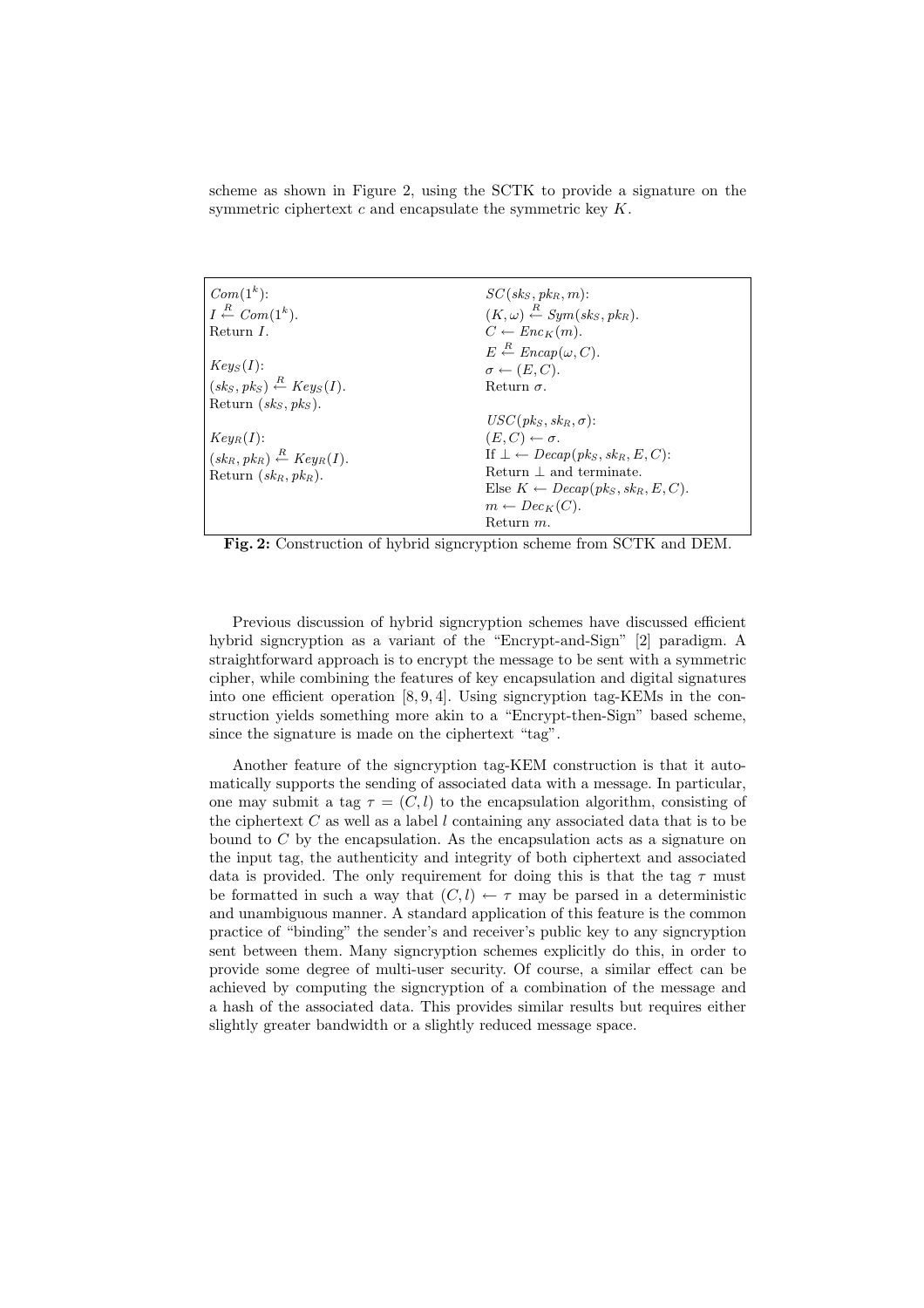#### 3.2 Security Models

For a signcryption tag-KEM to be considered secure, it must fulfill well-defined security notions with respect to confidentiality and authenticity/integrity. The tag-KEM confidentiality model used in [1] may easily adapted to the signcryption setting, and the notion of strong existential unforgeability is adapted to provide authenticity/integrity.

In the IND-CCA2 game for a signcryption tag-KEM, the adversary attempts to distinguish whether a given symmetric key is the one embedded in an encapsulation. The adversary  $A = (A_1, A_2, A_3)$  runs in three stages, with each stage having access to oracles that fascilitate both adaptive encapsulation and decapsulation queries. For a given security parameter  $1<sup>k</sup>$ , this may be expressed by the following game:

- 1. The challenger generates a set of global parameters  $I = Com(1<sup>k</sup>)$ , a sender keypair  $(s k<sub>S</sub>, p k<sub>S</sub>) = Key<sub>S</sub>(I)$  and a receiver keypair  $(s k<sub>R</sub>, p k<sub>R</sub>) = Key<sub>R</sub>(I)$ .
- 2. The adversary runs  $\mathcal{A}_1$  on the input  $(I, \mathit{pk}_S, \mathit{pk}_R)$ . Durings its execution,  $\mathcal{A}_1$ is given access to three oracles, corresponding to each of the algorithms Sym, Encap and Decap:
	- The symmetric key generation oracle does not take any input, and computes  $(K, \omega) = Sym({\mathfrak s}{\mathfrak k}_S, {\mathfrak p}{\mathfrak k}_R)$ . It then stores the value  $\omega$  (hidden from the view of the adversary, and overwriting any previously stored values), and returns the symmetric key K.
	- The key encapsulation oracle takes an arbitrary tag  $\tau$  as input, and checks whether there exists a stored value  $\omega$ . If there is not, it returns ⊥ and terminates. Otherwise it erases the value from storage, and returns  $Encap(\omega, \tau)$ .
	- The decapsulation/verification oracle takes an encapsulation  $E$  and a tag  $\tau$  as input, and returns  $Decap(pk_S, sk_B, E, \tau)$ .
	- $\mathcal{A}_1$  terminates by returning state information state<sub>1</sub>.
- 3. The challenger computes  $(K_0, \omega) = Sym(sk_S, pk_R)$ , and generates a random symmetric key  $K_1 \in \mathcal{K}$  as well as a random bit  $b \in \{0, 1\}.$
- 4. The adversary runs  $A_2$  on the input (state<sub>1</sub>, K<sub>b</sub>). During its execution,  $A_2$ may access the same oracles as previously.  $A_2$  terminates by returning state information  $state_2$  and a tag  $\tau$ .
- 5. The challenger computes a challenge encapsulation  $E = E n cap(\omega, \tau)$ .
- 6. The adversary runs  $A_3$  on the input (state<sub>2</sub>, E). During its execution,  $A_3$ may access the same oracles as previously, with the restriction that  $(E, \tau)$ may not be asked to the decapsulation oracle.  $A_3$  terminates by returning a guess  $b'$  for the value of  $b$ .

The adversary wins the game whenever  $b = b'$ . The advantage of A is defined as  $|Pr[b = b'] - 1/2|$ . A signcryption tag-KEM is said to be *IND-CCA2 secure* if, for any adversary  $A$ , the advantage of  $A$  in the IND-CCA2 game is negligible with respect to the security parameter  $1^k$ .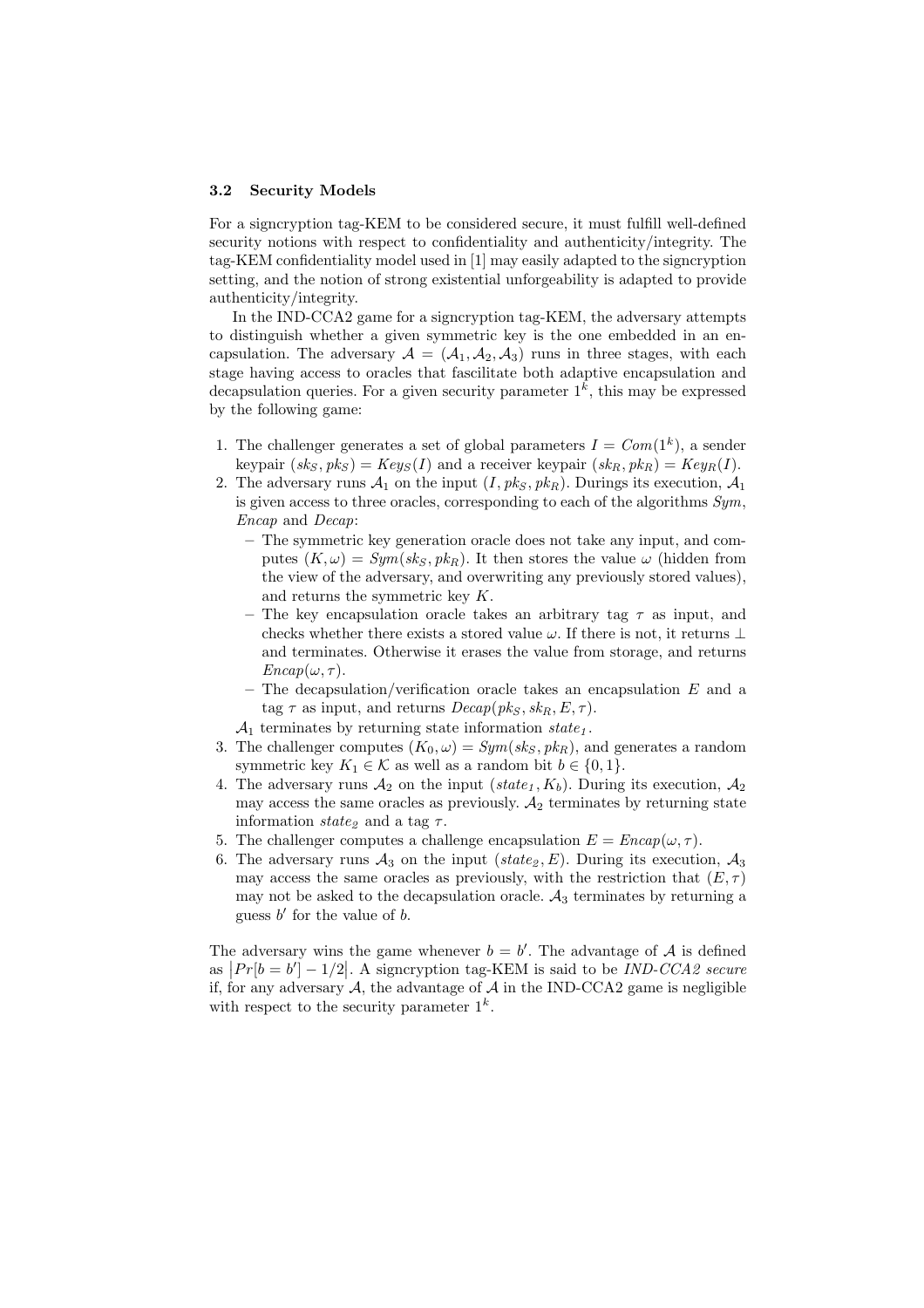It is important to notice the interaction between the symmetric key generation and encapsulation oracles. This is done to allow the adversary to perform completely adaptive encapsulations, without having access to the internal information stored in  $\omega$ . The IND-CCA2 game ensures that a SCTK fulfills several necessary properties with regards to malleability and information hiding, and replaces the notions of IND-CCA2 and INP-CCA2 used by Dent [8, 9] for regular signcryption KEMs.

With respect to authenticity and integrity, an adversary should not be able to find encapsulation/tag-pairs  $(E, \tau)$  such that  $Decap(pk_S, sk_B, E, \tau) \neq \bot$ , except by the way of oracles. Since the encapsulation algorithm should provide a signature on the tag  $\tau$ , this is closely tied to forging the underlying signature scheme. An attack game corresponding to the sUF-CMA security of a SCTK may thus be specified as follows:

- 1. The challenger generates a set of global parameters  $I = Com(1<sup>k</sup>)$ , a sender keypair  $(s k<sub>S</sub>, p k<sub>S</sub>) = Key<sub>S</sub>(I)$  and a receiver keypair  $(s k<sub>R</sub>, p k<sub>R</sub>) = Key<sub>R</sub>(I)$ .
- 2. The adversary A is run on the input  $(I, pk_S, sk_R, pk_R)$ . During its execution, A may access the symmetric key generation and encapsulation oracles as were defined in the previous game. A terminates by returning an encapsulation  $E$  and a tag  $\tau$ .

The adversary wins the game if  $\perp \neq \text{Decap}(pk_S, sk_B, E, \tau)$  and the encapsulation oracle never returned E when queried on the tag  $\tau$ . The advantage of A is defined as  $Pr[\mathcal{A}$  wins. A signcryption tag-KEM is said to be sUF-CMA secure if, for any adversary  $A$ , the advantage of  $A$  in the sUF-CMA game is negligible with respect to the security parameter  $1^k$ .

Definition 6 (Secure Signcryption Tag-KEM). A signcryption tag-KEM SCTK is said to be secure if it is IND-CCA2 and sUF-CMA secure.

#### 3.3 Generic Security of Hybrid Signcryption

If the SCTK+DEM construction is to be of any use, the resulting signcryption scheme must be provably secure.

**Theorem 1.** Let SC be a hybrid signcryption scheme constructed from a signcryption tag-KEM and a DEM. If the signcryption tag-KEM is IND-CCA2 secure and the DEM is IND-PA secure, then SC is IND-CCA2 secure.

*Proof.* Let Game 0 be the regular IND-CCA2 game for signcryption, as specified in Section 2.1. In the following game, the hybrid signcryption procedure is altered to use a random key when generating the challenge signcryptext, rather than the real key output by  $Sym$ . We refer to the resulting game as Game 1:

1. The challenger generates a set of global parameters  $I = Com(1<sup>k</sup>)$ , a sender keypair  $(s k<sub>S</sub>, p k<sub>S</sub>) = Key<sub>S</sub>(I)$  and a receiver keypair  $(s k<sub>B</sub>, p k<sub>B</sub>) = Key<sub>B</sub>(I)$ .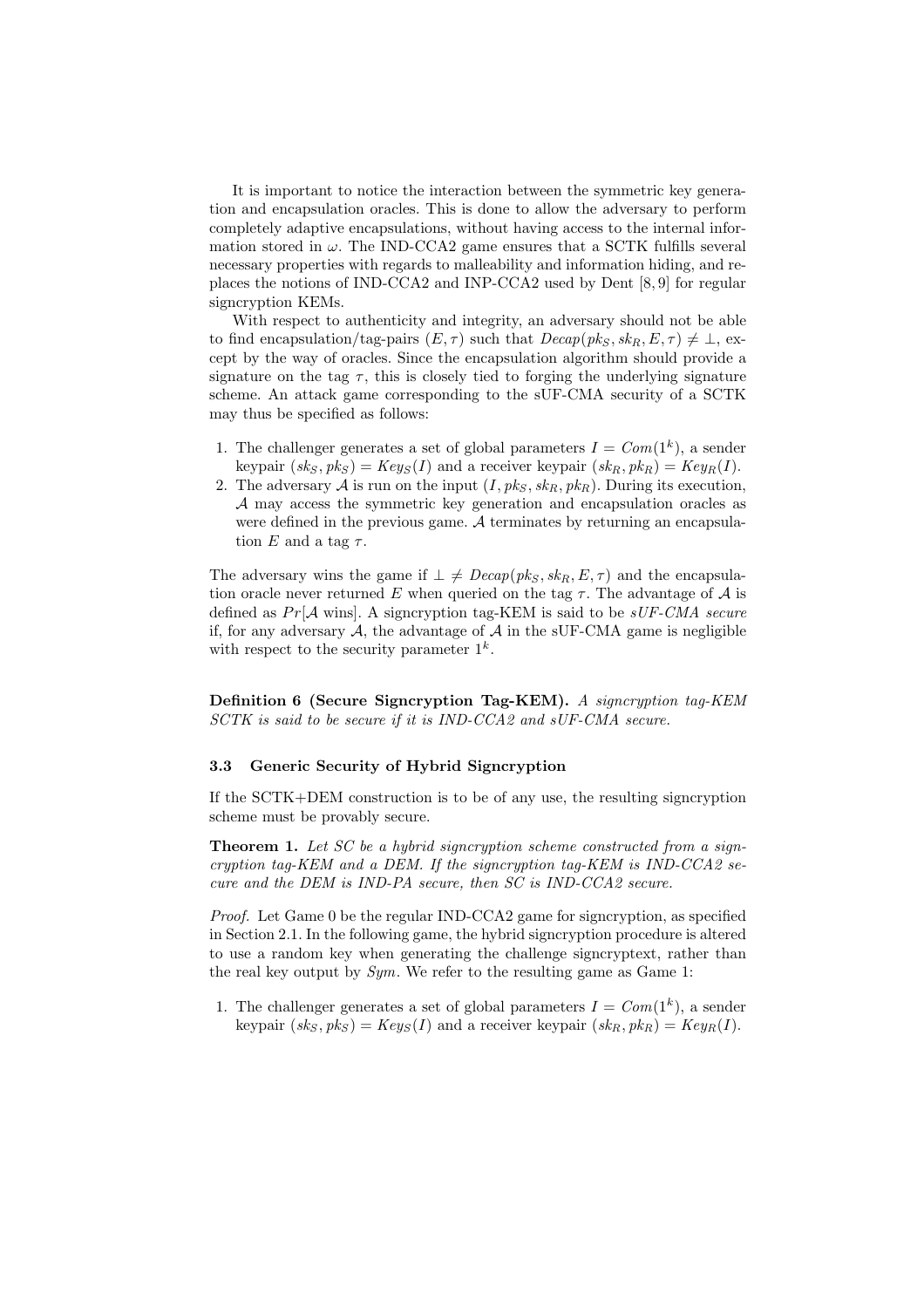- 2. The adversary runs  $A_1$  on the input  $(I, pk_S, pk_R)$ . During its execution,  $A_1$  has access to signcryption and unsigncryption oracles. The signcryption oracle takes a message m as input, and returns  $SC(s k<sub>S</sub>, p k<sub>R</sub>, m)$ . The unsigncryption oracle takes a signcryptext  $\sigma$  as input, and returns  $USC(pk_S, sk_R, \sigma)$ .  $\mathcal{A}_1$  terminates by outputting two messages  $(m_0, m_1)$  and some state information state.
- 3. The challenger computes  $(K, \omega) = Sym({\rm sk}_S, {\rm pk}_R)$ , and generates a random key  $K' \in \mathcal{K}$ , as well as a random bit  $b \in \{0, 1\}$ . He then computes  $C =$  $Enc_{K'}(m_b)$  and  $E = Encap(\omega, C)$ , and sets  $\sigma = (E, C)$ .
- 4. The adversary runs  $A_2$  on the input (state,  $\sigma$ ). During its execution,  $A_2$  may access signcryption and unsigncryption oracles as above, with the restriction that  $\sigma$  may not be asked to the unsigncryption oracle.  $A_2$  terminates by outputting a guess  $b'$  for the bit  $b$ .

Let  $X_0$  and  $X_1$  be the events that  $b = b'$  in Game 0 and Game 1, respectively. It is well known that any substantial difference in the advantage of the adversary  $A$  in Game 0 and Game 1 can be used to produce a distinguishing algorithm for the signcryption tag-KEM.

Figure 3 gives a complete specification of such a distinguishing algorithm D. It plays the IND-CCA2 game against SCTK, using A as a subroutine. Oracle queries made by A are simulated by D. It uses the subroutines  $\mathcal{O}_{SC}$  to simulate signcryption oracle queries, and  $\mathcal{O}_{USC}$  to simulate unsigncryption queries. The symmetric key generation, encapsulation and decapsulation/verification oracles accessible by D are referred to as  $\mathcal{O}_S$ ,  $\mathcal{O}_E$  and  $\mathcal{O}_D$ , respectively. We denote the execution of an algorithm  $\mathcal A$  that takes input values  $\alpha, \ldots$  and has access to oracles  $\mathcal{O}, \ldots$  as  $\mathcal{A}(\alpha, \ldots; \mathcal{O}, \ldots)$ . A well-known derivation gives  $|Pr[X_0] Pr[X_1] \leq 2\epsilon_{SCTK}$ , where  $\epsilon_{SCTK}$  is the advantage that  $D$  has in attacking the IND-CCA2 security of the SCTK.

We proceed to show that the advantage of  $A$  in Game 1 is bounded by that of a passive attacker against the DEM. Figure 4 specifies an adversary  $\beta$  against the IND-PA security of the DEM, that uses  $A$  as a subroutine. In the game described in Figure 4,  $\beta$  simulates the environment of  $\mathcal A$  in Game 1 perfectly. Furthermore,  $\beta$  wins every time  $\mathcal A$  would have won Game 1. Hence, they have the same advantage. It follows that

$$
\epsilon_{SC} \leq 2\epsilon_{SCTK} + \epsilon_{DEM},\tag{1}
$$

where  $\epsilon_{SC}$ ,  $\epsilon_{SCTK}$  and  $\epsilon_{DEM}$  are the advantages of adversaries against IND-CCA2 security of the hybrid signcryption scheme, the IND-CCA2 security of the signcryption tag-KEM and the IND-PA security of the DEM, respectively.  $\Box$ 

Remark 1. This reduction is significantly tighter than those found for regular hybrid signcryption in [8, 4]. In the original approach to hybrid signcryption, the confidentiality proof relies on four terms: the indistinguishability of the symmetric keys the KEM produces, the unforgeability of the KEM, the ability of the KEM to disguise the messages and the passive security of the DEM. This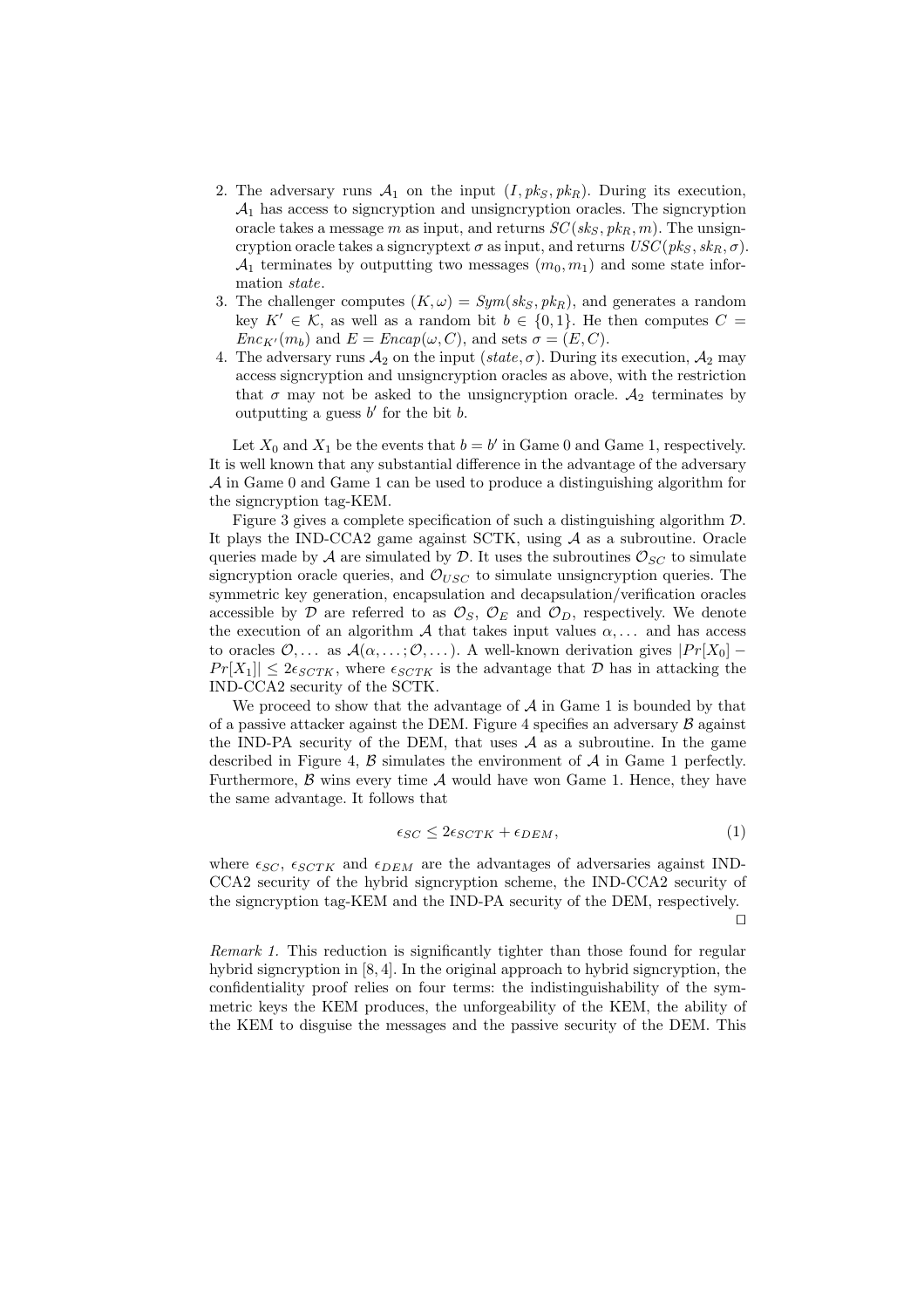| $\mathcal{D}_1(I, \mathit{pk}_S, \mathit{pk}_B; \mathcal{O}_S, \mathcal{O}_E, \mathcal{O}_D)$ :                                                                             | $\mathcal{O}_{SC}(m)$ :                        |
|-----------------------------------------------------------------------------------------------------------------------------------------------------------------------------|------------------------------------------------|
| $(m_0, m_1, s) \stackrel{R}{\leftarrow} \mathcal{A}_1(I, \mathit{pk}_S, \mathit{pk}_R; \mathcal{O}_{SC}, \mathcal{O}_{USC})$ . $K \stackrel{R}{\leftarrow} \mathcal{O}_S$ . |                                                |
| $state_1 \leftarrow (m_0, m_1, s).$                                                                                                                                         | $C \leftarrow Enc_K(m)$ .                      |
| Return $state1$ .                                                                                                                                                           | $E \stackrel{R}{\leftarrow} \mathcal{O}_E(C).$ |
|                                                                                                                                                                             | $\sigma \leftarrow (E, C).$                    |
| $\mathcal{D}_2(\text{state}_1, K; \mathcal{O}_S, \mathcal{O}_E, \mathcal{O}_D)$ :                                                                                           | Return $\sigma$ .                              |
| $b \stackrel{R}{\leftarrow} \{0,1\}.$                                                                                                                                       |                                                |
| $C \leftarrow Enc_{K}(m_b).$                                                                                                                                                | $\mathcal{O}_{USC}(\sigma)$ :                  |
| $state_2 \leftarrow (state_1, b, C).$                                                                                                                                       | $(E, C) \leftarrow \sigma.$                    |
| Return (state <sub>2</sub> , $C$ ).                                                                                                                                         | If $\bot \leftarrow \mathcal{O}_D(E, C)$ :     |
|                                                                                                                                                                             | Return $\perp$ and terminate.                  |
| $\mathcal{D}_3(\text{state}_2, E; \mathcal{O}_S, \mathcal{O}_E, \mathcal{O}_D)$ :                                                                                           | Else $K \leftarrow \mathcal{O}_D(E, C)$ .      |
| $(m_0, m_1, s, b, C) \leftarrow state_2$ .                                                                                                                                  | $m \leftarrow Dec_K(C)$ .                      |
| $\sigma \leftarrow (E, C).$                                                                                                                                                 | Return $m$ .                                   |
| $b' \stackrel{R}{\leftarrow} \mathcal{A}_2(s, \sigma; \mathcal{O}_{SC}, \mathcal{O}_{USC}).$                                                                                |                                                |
| If $b = b'$ : Return 1.                                                                                                                                                     |                                                |
| Else: Return 0.                                                                                                                                                             |                                                |

Fig. 3: Distinguisher algorithm D.

| $B_1$ :                                                                                                                                                                                     | $\mathcal{O}_{SC}(m)$ :                                                                                                                                                    |
|---------------------------------------------------------------------------------------------------------------------------------------------------------------------------------------------|----------------------------------------------------------------------------------------------------------------------------------------------------------------------------|
| $I \stackrel{R}{\leftarrow} Com(1^k).$                                                                                                                                                      | $(K, \omega) \stackrel{R}{\leftarrow} Sym(sk_S, pk_R).$                                                                                                                    |
| $(skS, pkS) \stackrel{R}{\leftarrow} Key_S(I).$                                                                                                                                             | $C \leftarrow Enc_K(m).$                                                                                                                                                   |
| $(sk_R, pk_R) \stackrel{R}{\leftarrow} Key_R(I).$                                                                                                                                           | $E \stackrel{R}{\leftarrow} Encap(\omega, C).$                                                                                                                             |
| $(m_0, m_1, s) \stackrel{R}{\leftarrow} \mathcal{A}_1(I, \mathit{pk}_S, \mathit{pk}_R; \mathcal{O}_{SC}, \mathcal{O}_{USC}).$                                                               | $\sigma \leftarrow (E, C).$                                                                                                                                                |
| state $\leftarrow (I, sk_S, pk_S, sk_R, pk_R, m_0, m_1, s).$                                                                                                                                | Return $\sigma$ .                                                                                                                                                          |
| Return $(m_0, m_1, state')$ .<br>$\mathcal{B}_2$ (state, C):                                                                                                                                | $\mathcal{O}_{USC}(\sigma)$ :<br>$(E, C) \leftarrow \sigma.$                                                                                                               |
| $(I, sk_S, pk_S, sk_R, pk_R, m_0, m_1, s) \leftarrow state.$<br>$(K, \omega) \stackrel{R}{\leftarrow} Sym(\mathit{sk}_S, \mathit{pk}_R).$<br>$E \stackrel{R}{\leftarrow} Encap(\omega, C).$ | If $\bot \leftarrow \text{Decap}(pk_S, sk_R, E, C)$ :<br>Return $\perp$ and terminate.<br>Else $K \leftarrow \text{Decap}(pk_S, sk_B, E, C)$ .<br>$m \leftarrow Dec_K(C).$ |
| $\sigma \leftarrow (C, E).$<br>$b \stackrel{R}{\leftarrow} \mathcal{A}_2(s, \sigma; \mathcal{O}_{SC}, \mathcal{O}_{USC}).$                                                                  | Return $m$ .                                                                                                                                                               |
| Return b.                                                                                                                                                                                   |                                                                                                                                                                            |

Fig. 4: IND-PA adversary against the DEM.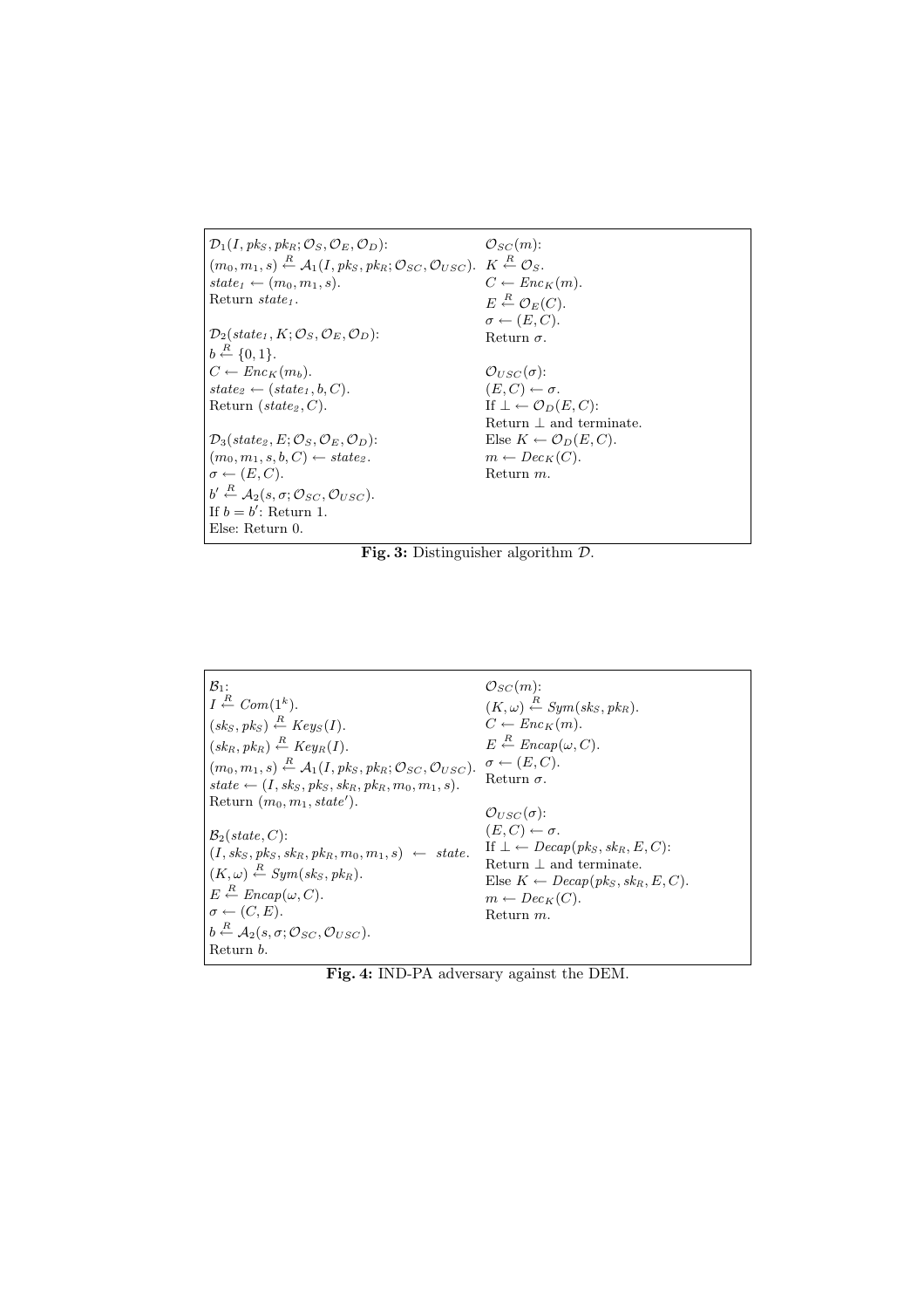is particularly inefficient as many proofs of unforgeability contain weak security reductions. We see this improved security result, and the comparative simplicity of proving the security of a signcryption tag-KEM, as the main advantages of the SCTK paradigm.

Theorem 2. Let SC be a hybrid signcryption scheme constructed from a signcryption tag-KEM and a DEM. If the signcryption tag-KEM is  $sUF-CMA$  secure, then SC is also sUF-CMA secure.

Proof. Since every valid forgery of SC implies a valid encapsulation, it is reasonably straightforward to show that forgery of SC implies forgery of the underlying SCTK. Figure 5 specifies an adversary  $\mathcal{B}$ , which uses a black-box adversary  $\mathcal{A}$ against the UF-CMA security of SC to win the corresponding sUF-CMA game against SCTK. In the above scenario, A wins the forgery game against SC when-

| $\mathcal{B}(I, \mathit{pk}_S, \mathit{sk}_R, \mathit{pk}_R; \mathcal{O}_S, \mathcal{O}_E)$ :                         | $\mathcal{O}_{SC}(m)$ :                          |
|-----------------------------------------------------------------------------------------------------------------------|--------------------------------------------------|
| $(m, \sigma) \stackrel{R}{\leftarrow} \mathcal{A}(I, \mathit{pk}_S, \mathit{sk}_R, \mathit{pk}_R; \mathcal{O}_{SC}).$ | $K \stackrel{R}{\leftarrow} \mathcal{O}_S$ .     |
| $(E, C) \leftarrow \sigma.$                                                                                           | $C \leftarrow Enc_K(m)$ .                        |
| Return $(E, C)$ .                                                                                                     | $E \stackrel{R}{\leftarrow} \mathcal{O}_E(C).$   |
|                                                                                                                       | $\sigma \leftarrow (E, C).$                      |
|                                                                                                                       | Return $\sigma$ .                                |
| $\sim$<br>- ~ - -                                                                                                     | $\sim$ $\sim$ $\sim$ $\sim$ $\sim$ $\sim$ $\sim$ |

Fig. 5: Construction of a sUF-CMA adversary against SCTK.

ever the returned  $\sigma$  unsigncrypts to m and m has not been queried to the signcryption oracle  $\mathcal{O}_{SC}$ . If this is the case, then  $\mathcal{B}$  wins the sUF-CMA game against SCTK.

To see this, note that  $\mathcal B$  wins whenever it returns a pair  $(E, C)$  that does not decapsulate to  $\perp$  and such that E was never a response from  $\mathcal{O}_E$  to a query C. Since  $\sigma$  is a valid ciphertext, the former condition is always fulfilled. Furthermore, one may note that the ciphertext  $\sigma$  is associated deterministically to m through the decapsulation algorithm. Hence,  $\sigma$  has been returned by  $\mathcal{O}_{SC}$  if and only if m was ever queried. This implies that  $(E, C)$  was a query/response pair from  $\mathcal{O}_{SC}$  if and only if  $(m, \sigma)$  was a query/response pair from  $\mathcal{O}_E$ . Hence,  $\beta$  wins every time A does.

It follows that

$$
\epsilon_{SC} \leq \epsilon_{SCTK},\tag{2}
$$

where  $\epsilon_{SC}$  is the advantage of the UF-CMA adversary against SC, and  $\epsilon_{SCTK}$ is the advantage of the resulting  $\text{SUF-CMA}$  adversary against  $\text{SCTK}$ .  $\square$ 

#### 4 Sample schemes

#### 4.1 Zheng Signcryption Revisited

Zheng's original signcryption scheme [13] has become somewhat of a canonical reference when hybrid signcryption is discussed [8, 4]. It is therefore natural to see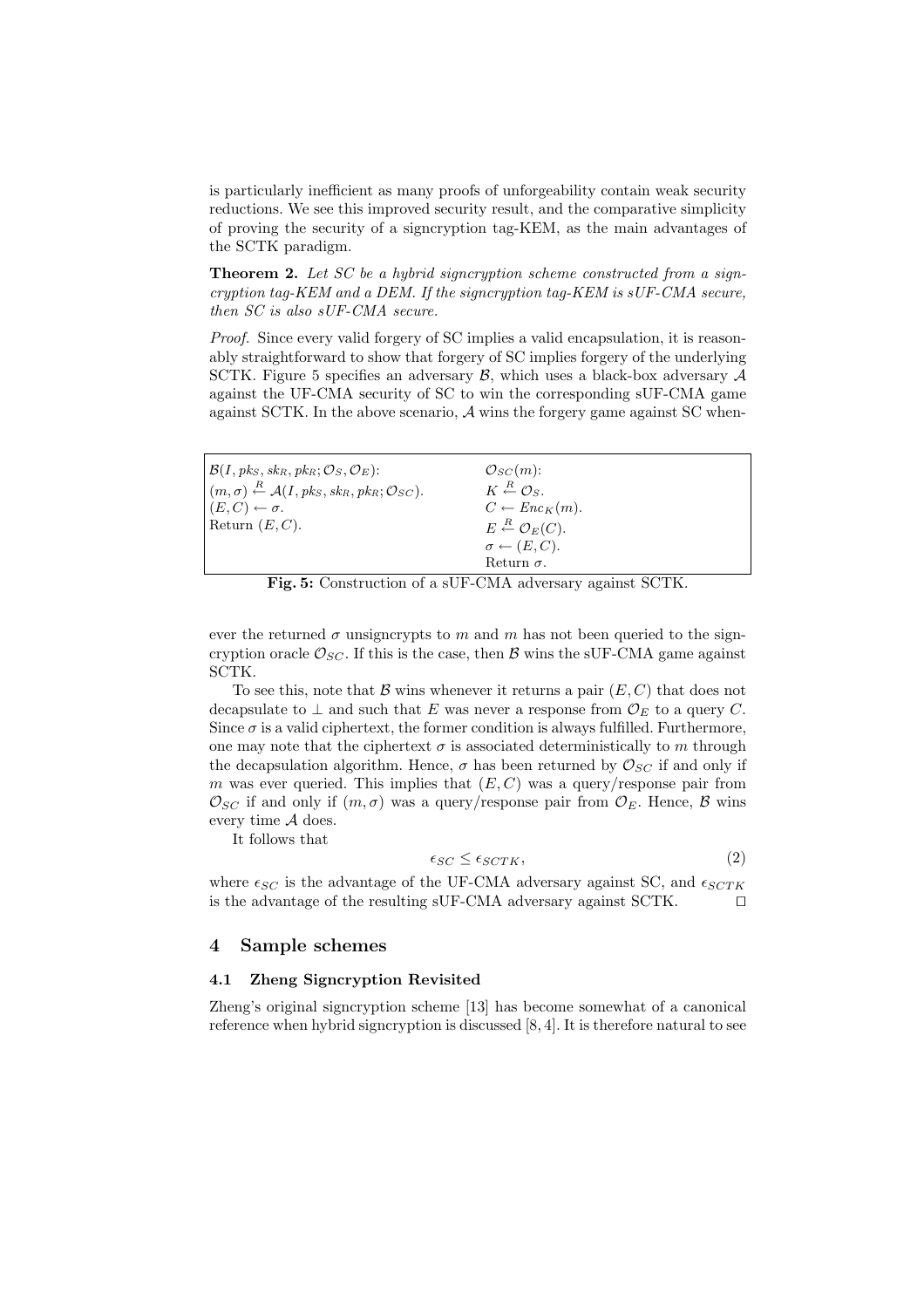whether it can be adapted to fit the generic tag-KEM framework as well. Since Zheng's original scheme essentially uses a KEM to sign the plaintext message, this requires only minor alterations. Figure 6 gives a complete specification of a signcryption tag-KEM that, when combined with a DEM as per Figure 2, yields something very similar to Zheng's original scheme. The only difference between the schemes is that the tag  $\tau$  used by *Encap* is the ciphertext  $C \leftarrow Enc_K(m)$ , rather than  $m$  itself. It is well established that both Zheng's signcryption scheme and its associated signcryption KEM are secure [3, 8, 4], and it is therefore no surprise that the signcryption tag-KEM specified in Figure 6 is secure as well.

| $Com(1^k)$ :<br>Pick a $k$ -bit prime $p$ .<br>Pick a large prime q that divides $p-1$ .<br>Pick $g \in \mathbb{Z}_q^*$ of order q.<br>Pick cryptographic hash functions:<br>$\mathcal{G}: \{0,1\}^* \to \mathcal{K}.$ | $Sum(sks, pk_B)$ :<br>$n \stackrel{R}{\leftarrow} \mathbb{Z}/q\mathbb{Z}.$<br>$\kappa \leftarrow pk_R^{\,n} \mod p.$<br>$bind \leftarrow pk_S  pk_R.$<br>$K \leftarrow \mathcal{G}(\kappa).$                                                                                                       |
|------------------------------------------------------------------------------------------------------------------------------------------------------------------------------------------------------------------------|----------------------------------------------------------------------------------------------------------------------------------------------------------------------------------------------------------------------------------------------------------------------------------------------------|
| $\mathcal{H}: \{0,1\}^* \to \mathbb{Z}/q\mathbb{Z}.$                                                                                                                                                                   | $\omega \leftarrow (sk_S, n, \kappa, bind).$<br>Return $(K, \omega)$ .                                                                                                                                                                                                                             |
| $I \leftarrow (p, q, q, \mathcal{G}, \mathcal{H}).$                                                                                                                                                                    |                                                                                                                                                                                                                                                                                                    |
| Return $I$ .                                                                                                                                                                                                           | $Encap(\omega, \tau)$ :                                                                                                                                                                                                                                                                            |
|                                                                                                                                                                                                                        | $(s kS, n, \kappa, bind) \leftarrow \omega.$                                                                                                                                                                                                                                                       |
| $Key_S(I)$ :                                                                                                                                                                                                           | $r \leftarrow \mathcal{H}(\tau    \text{bind}    \kappa).$                                                                                                                                                                                                                                         |
| $sk_S \stackrel{R}{\leftarrow} \mathbb{Z}/q\mathbb{Z}.$                                                                                                                                                                | $s \leftarrow n/(sk_s+r) \mod q$ .                                                                                                                                                                                                                                                                 |
| $pk_S \leftarrow g^{sk_S} \mod p.$                                                                                                                                                                                     | $E \leftarrow (r, s).$                                                                                                                                                                                                                                                                             |
| Return $(sk_S, pk_S)$ .                                                                                                                                                                                                | Return $E$ .                                                                                                                                                                                                                                                                                       |
| $Key_R(I)$ :<br>$sk_R \stackrel{R}{\leftarrow} \mathbb{Z}/q\mathbb{Z}.$<br>$pk_R \leftarrow q^{sk_R} \mod p.$<br>Return $(sk_R, pk_R)$ .                                                                               | $Decap(\,pk_S, sk_B, E, \tau)$ :<br>$(r, s) \leftarrow E$ .<br>$\kappa \leftarrow (pk_S \cdot g^r)^{s \cdot sk_R} \mod p.$<br>$r' \leftarrow \mathcal{H}(\tau    bind  \kappa).$<br>If $r \neq r'$ :<br>Return $\perp$ and terminate.<br>Else $K \leftarrow \mathcal{G}(\kappa)$ .<br>Return $K$ . |

Fig. 6: The Zheng signcryption tag-KEM.

**Theorem 3.** Zheng-SCTK, as specified in Figure 6, is a secure signcryption tag-KEM.

A full version of the proof is given in the full version of the paper. The security bounds for Zheng's signcryption scheme in this framework are comparable to those of the original scheme-specific reduction [3]. This was not the case in generic models for hybrid signcryption [8, 4] based on regular KEMs. In the full version of the paper, we show that an attacker who attempts to break the confidentiality of the full signcryption scheme using at most  $q_E$  queries to the signcryption oracle,  $q_D$  queries to the unsigncryption oracle,  $q_G$  queries to the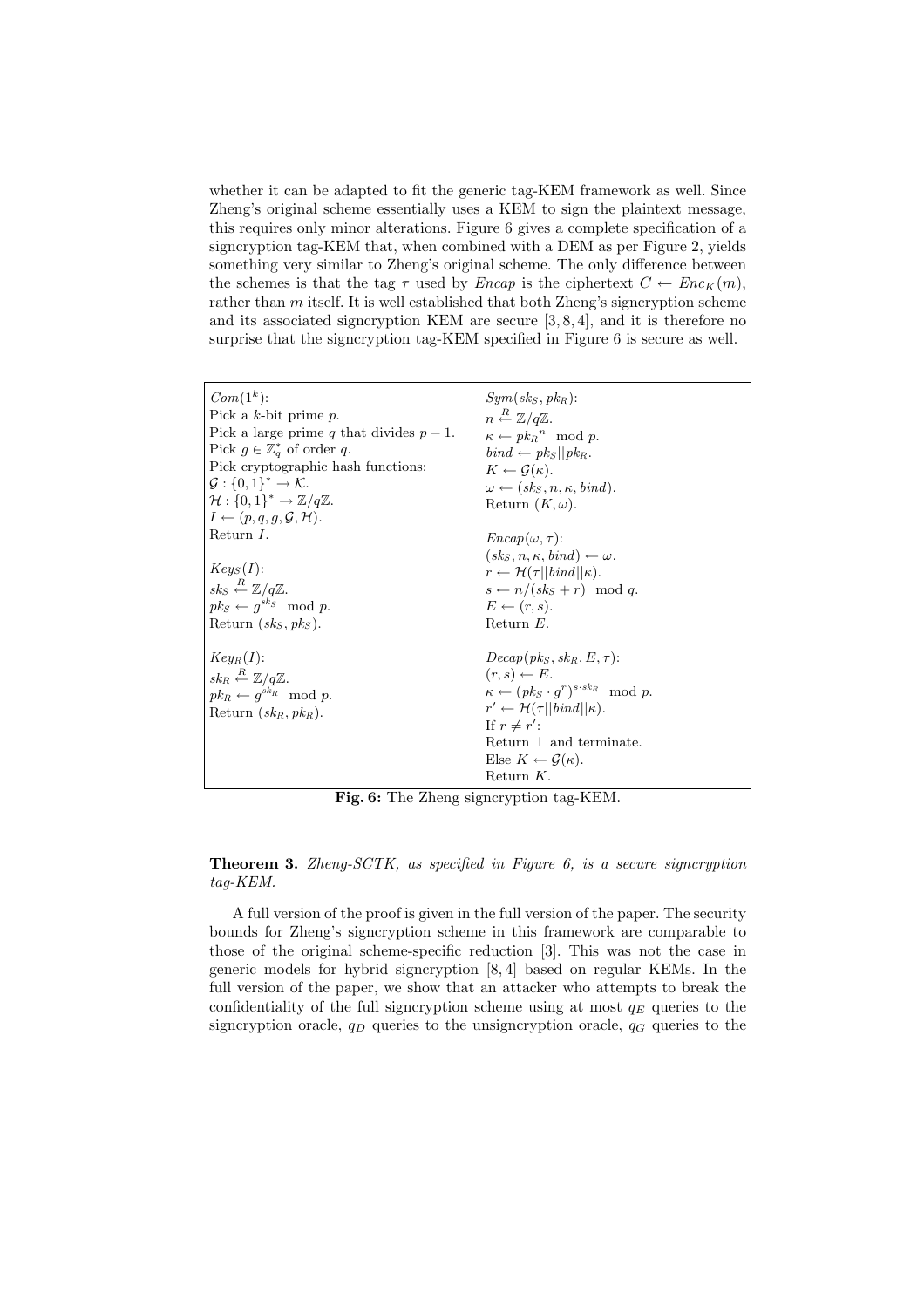random oracle representing the hash function  $\mathcal G$  and  $q_H$  queries to the random oracle representing the hash function  $\mathcal H$  has an advantage bounded<sup>3</sup> by

# $2A dv_{GDH} + Adv_{DEM}$

where  $Adv_{GDH}$  is a related attacker's probability of solving a Gap Diffie-Hellman problem and  $Adv_{DEM}$  is the advantage that a related attacker has in breaking the passive security of the DEM. If we compare this to the results of Bjørstad [4], then we find that an attacker who attempts to break the confidentiality of Zheng's scheme in Dent's hybrid model [9] has an advantage which is bounded above by p

#### $4A dv_{GDH} + A dv_{DEM} + 2q_H$  $Adv_{DL}$

where  $Adv_{DL}$  is a related attacker's probability of solving a discrete logarithm problem. This demonstrates the usefulness of the new construction, as it gives significantly tighter security bounds.

Other existing signcryption schemes may also be representable as signcryption tag-KEMs. For example, it appears likely that the hybrid signcryption scheme of Malone-Lee [11] could also be adapted to the signcryption tag-KEM paradigm, along with its corresponding proof of security.

# 4.2 The CM Signcryption Tag-KEM

As discussed in [13, 4], the Zheng signcryption scheme is constructed by modifying an existing signature scheme. By making the randomiser  $\kappa$  computed during signature verification dependent on the receiver's key  $sk_S$ , an efficient signcryption scheme can be constructed at a very low additional cost. This trick may be applied to other signature schemes as well. In this section, we propose a new signcryption tag-KEM, built from a recent signature scheme due to Chevallier-Mames [5]. The resulting construction has tight security reductions with respect to the Computational Diffie-Hellman and Gap Diffie-Hellman problems. This is of practical interest, since previous hybrid signcryption schemes have had relatively loose security reductions with respect to unforgeability. Figure 7 gives a complete specification of the CM signcryption tag-KEM.

Theorem 4. The CM signcryption tag-KEM specified in Figure 7 is a secure signcryption tag-KEM.

A full proof is given in full version of the paper. The proof uses techniques that are directly analogous to those used in the security proofs for Zheng's scheme [3, 4]. However, this scheme has a better security reduction for authenticity/integrity, since the security of the underlying signature scheme does not rely on a "forking lemma" argument [12]. To the authors' knowledge, this gives this scheme the best known security reductions.

As a side note, we remark that, in order to prove the integrity/authenticity of the CM signcryption tag-KEM, it was necessary to prove that the Chevallier-Mames signature scheme was strongly unforgeable. A proof of this fact was developed independently by Chevallier-Mames [6].

 $\frac{3}{3}$  For simplicity, we disregard the constant terms in the following expressions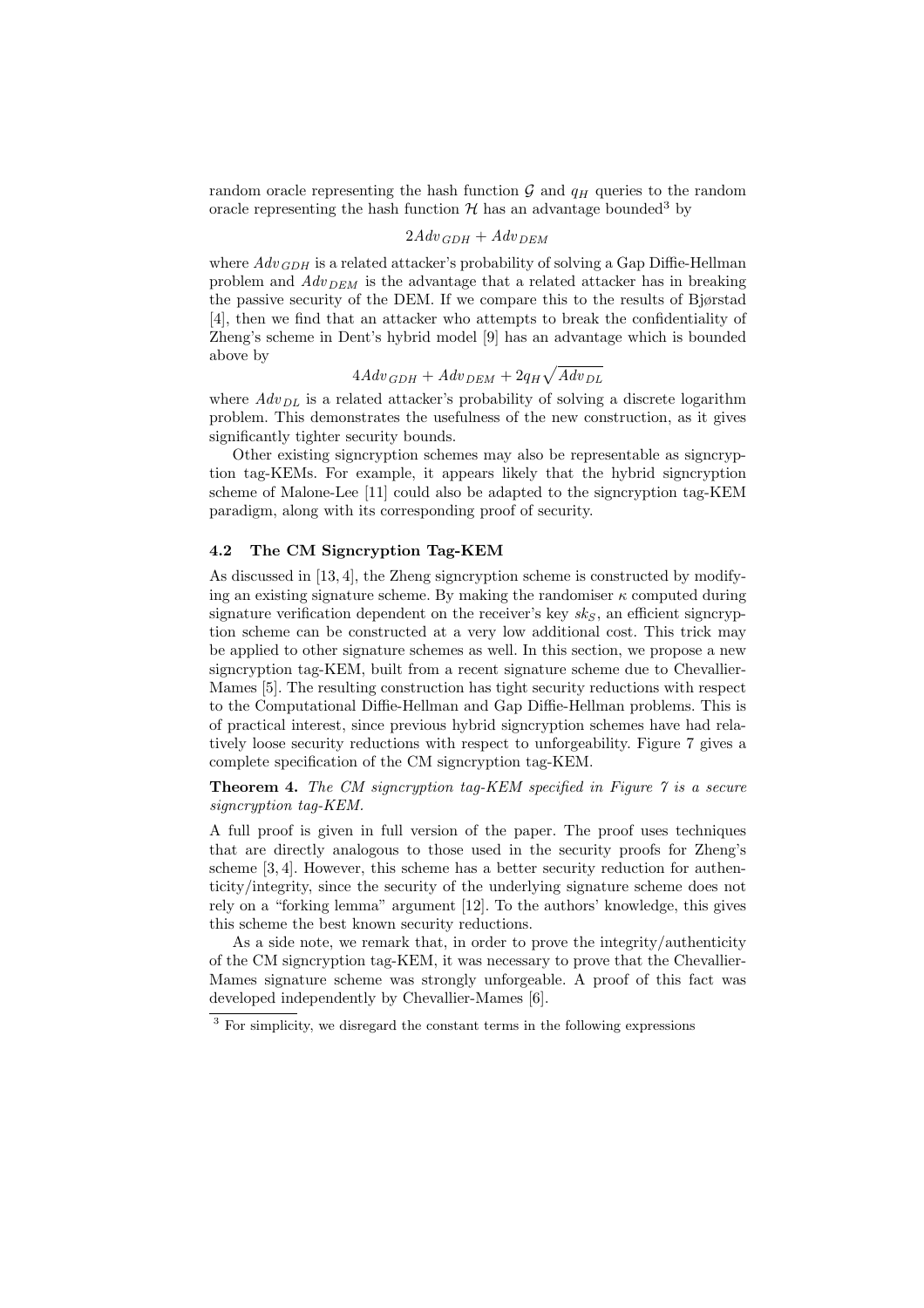| $Com(1k)$ :                                                   | $Sym({\mathit{sk}}_S, {\mathit{pk}}_R)$ :                        |
|---------------------------------------------------------------|------------------------------------------------------------------|
| Pick a large prime $q$ .                                      | $n \stackrel{R}{\leftarrow} \mathbb{Z}_q.$                       |
| Let G be a cyclic group of order $q$ , such                   | $u \leftarrow p k_B^n$ .                                         |
| that the representation of the elements of                    | $K \leftarrow KDF(u).$                                           |
| G is included in $\{0,1\}^k$ .                                | $\omega \leftarrow (sk_S, pk_R, n, u).$                          |
| Pick a generator q of $G$ .                                   | Return $(K, \omega)$ .                                           |
| Pick cryptographic hash functions:                            |                                                                  |
| $\mathcal{G}: \{0,1\}^* \times G^6 \rightarrow \mathbb{Z}_q.$ | $Encap(\omega, \tau)$ :                                          |
| $\mathcal{H}: G \to G.$                                       | $(sk_S, pk_R, n, u) \leftarrow \omega.$                          |
| $KDF: G \to \mathcal{K}$ .                                    | $h \leftarrow \mathcal{H}(u)$ .                                  |
| $I \leftarrow (q, G, q, \mathcal{G}, \mathcal{H}, KDF).$      | $z \leftarrow h^{s k s}$                                         |
| Return I.                                                     | $v \leftarrow h^n$                                               |
|                                                               | $c \leftarrow \mathcal{G}(\tau    p k_R, p k_S, g, z, h, u, v).$ |
| $Key_S(I)$ :                                                  | $s \leftarrow n + c \cdot sk_s$ , mod q.                         |
| $sk_S \stackrel{R}{\leftarrow} \mathbb{Z}_a$ .                | $E \leftarrow (z, c, s).$                                        |
| $pk_S \leftarrow a^{sk_S}.$                                   |                                                                  |
| Return $(sk_S, pk_S)$ .                                       | $Decap(\,pk_S, sk_B, E, \tau).$                                  |
|                                                               | $u \leftarrow (q^s \cdot pk_s^{-c})^{sk_R}.$                     |
| $Key_R(I)$ :                                                  | $h \leftarrow \mathcal{H}(u)$ .                                  |
| $sk_R \stackrel{R}{\leftarrow} \mathbb{Z}_q$ .                | $v \leftarrow h^s \cdot z^{-c}$ .                                |
| $pk_R \leftarrow q^{sk_R}$ . Return $(sk_R, pk_R$ ).          | If $c \neq \mathcal{G}(\tau    p k_R, p k_S, q, z, h, u, v)$ :   |
|                                                               | Return $\perp$ .                                                 |
|                                                               | Else $K \leftarrow KDF(u)$ .                                     |
|                                                               | Return $K$ .                                                     |

Fig. 7: The CM signcryption tag-KEM

# 5 Building Better Key Agreement Mechanisms with Signcryption Tag-KEMs

The idea that signcryption KEMs can be used as key agreement mechanisms was first investigated by Dent [10]. Dent notes that whilst an encryption KEM provides a basic mechanism for agreeing a symmetric key between two parties, it does not provide any form of authentication or freshness guarantee. Moreover, he notes that signcryption KEMs (with outsider security) can be used to agree a symmetric key with authentication. A simple protocol key agreement protocol is then proposed, wherein freshness is guaranteed by the computing the MAC of a timestamp or nonce using the newly agreed symmetric key. However, as the paper remarks, this protocol is susceptible to a known key attack and should not be used in practice.

In this section we propose that signcryption tag-KEMs can be used as practical key agreement mechanisms, with the SCTK providing both the authentication and freshness components of the protocol in a simple way. Consider the following protocol which allows Alice and Bob to agree a key for a session with an ID SID between them:

1. Alice generates a random nonce  $r_A$  of an agreed length, and sends  $r_A$  to Bob.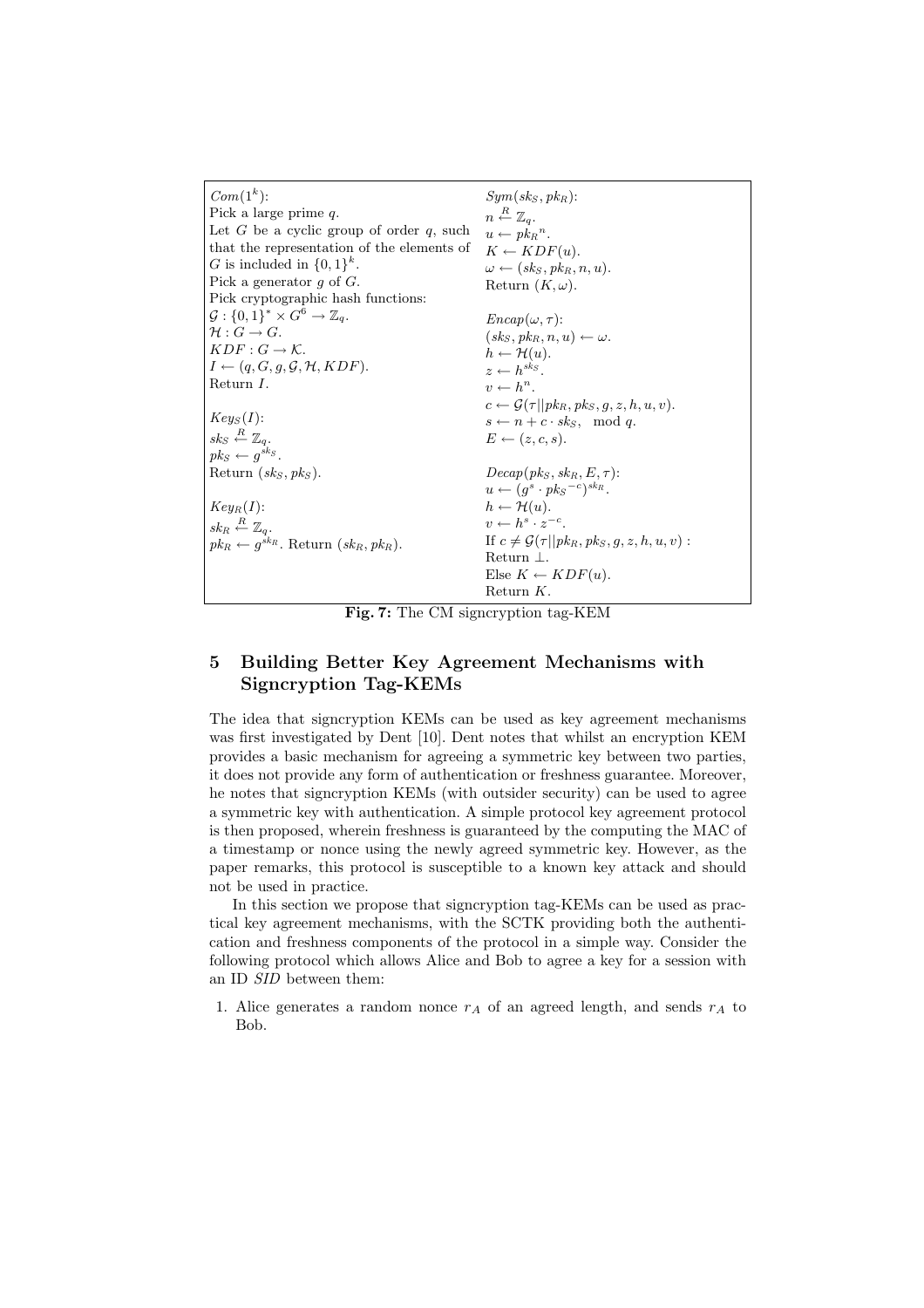- 2. Bob computes  $(K, \omega) = Sym(sk_{Bob}, pk_{Alice})$  and  $E = Encap(\omega, \tau)$  using the (unique) tag  $\tau = r_A||SID$ . Bob accepts K as the shared secret key, and sends C to Alice.
- 3. Alice computes  $K = Decap(pk_{Bob}, sk_{Alice}, E, \tau)$  using the tag  $\tau = r_A||SID$ , and accepts K as the shared key providing  $K \neq \perp$ .

We argue that this protocol has the following attributes:

- Implicit key authentication to both parties. If both parties obtain the other's correct public key, then no attacker can distinguish between a session's correct public key and a randomly generated key without breaking the confidentiality criterion for the SCTK.
- Resistance to known key attacks. It is easy to see that an attacker that gains a key from any earlier protocol execution (or, indeed, in a later protocol execution) between Alice and Bob gains no advantage in breaking the scheme. This is because this "session corruption" is equivalent to making a signcryption oracle query with a random tag. Since the SCTK remains secure in this situation, so does the key agreement protocol.
- Key confirmation from Bob to Alice. Since no party (including Alice) can forge a signcryptext that purports to come from Bob, if Alice recovers a key K from  $C$ , then that key K must have been produced by Bob in the correct way. Therefore, Alice can have confidence that Bob knows the correct key. However, an extra round of interaction will be required if Alice wishes to give Bob key confirmation.

We argue that this derivation is useful because it finally gives a secure way to use KEMs for key establishment. Of course, a secure signcryption scheme can always be used as a key transport mechanism; however, it was not previously known if signcryption-style techniques could be used for key agreement. The aforementioned protocol settles this question. Whether an individual signcryption tag-KEM should be regarded as a key transport or key agreement mechanism depends upon its individual characteristics.

# 6 Conclusions

We have shown that there is a natural extension of the concept of a tag-KEM to the signcryption setting and proven that secure signcryption tag-KEMs can be combined with passively secure DEMs to provide signcryption schemes with full insider security. This vastly simplifies and improves upon the KEM-DEM model insider secure signcryption schemes proposed by Dent [9]. To show that this construction is viable, we have given several examples of signcryption tag-KEMs, including a brand new construction based on the Chevallier-Mames signature scheme with very tight security bounds.

#### Acknowledgements

Tor Bjørstad wishes to thank the ECRYPT project and the Norwegian Research Council for their generous financial support. Alexander Dent wishes to think the